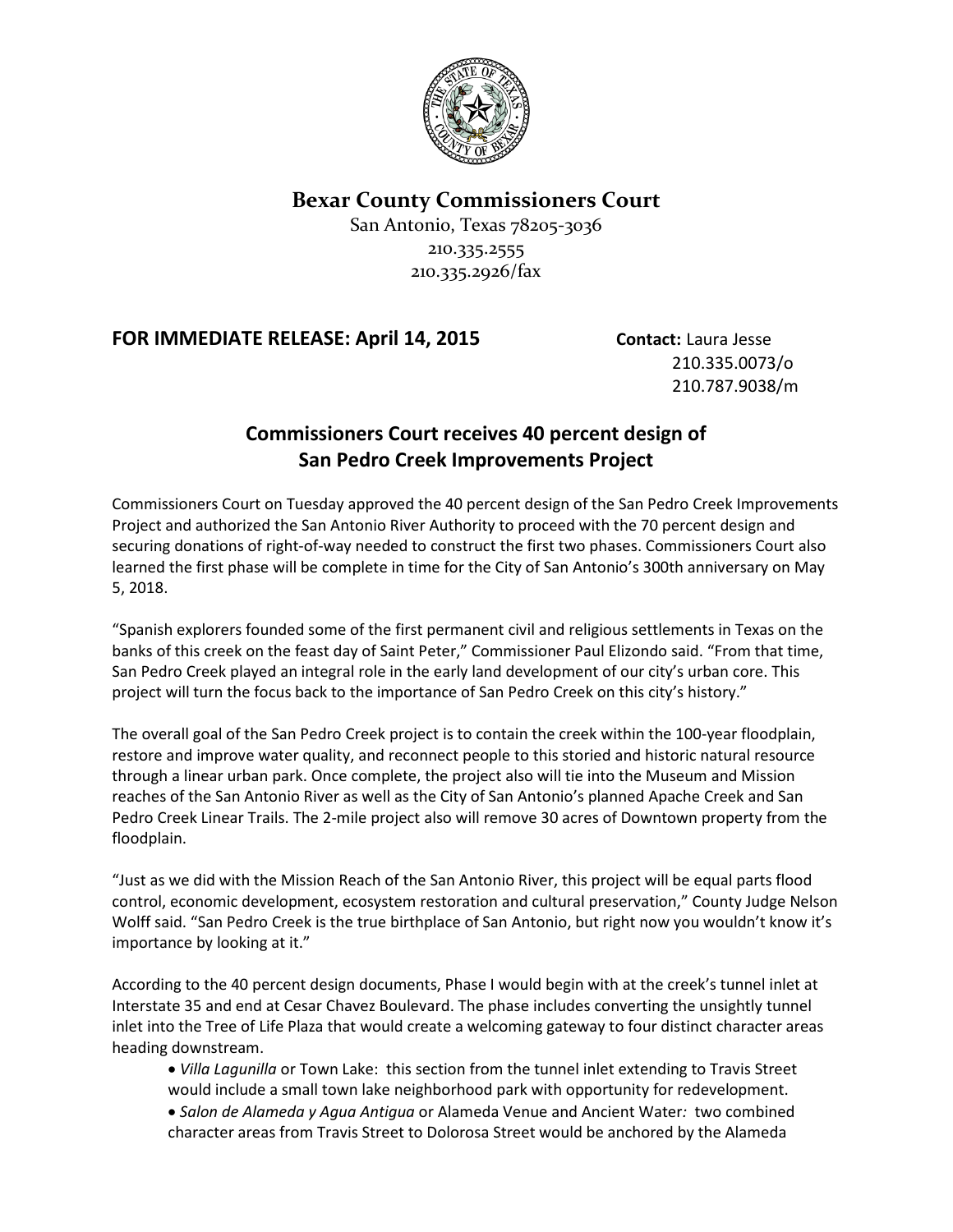Theater and provide an amphitheater for outdoor performances, improve access to the creek and improve storm water conveyance.

• *El Merodeo* or the Meander: the final character area of the first phase extends from Dolorosa Street to Cesar Chavez Boulevard and would restore the original meandering waters of the creek. This section would decrease the floodplain and provide opportunities for small waterfalls and rapids that improve water quality.

The estimated construction cost for both phases is \$110.8 million and is within the County's commitment of \$125 million to the project.

"We entered this project knowing that we would need to find more partners in the public and private sectors to contribute, whether financially or through land donations," Judge Wolff said. "I think getting the design and construction processes moving will help us gain the momentum we need."

Bexar County authorized the San Pedro Creek Study in 2012 and presented the results of that study in May 2013 along with a commitment of \$125 million toward the project. In December 2013 the design budget and team were approved by Commissioners Court. The final design phase was initiated through a cooperative agreement with the River Authority approved by Commissioners Court in February 2014.

###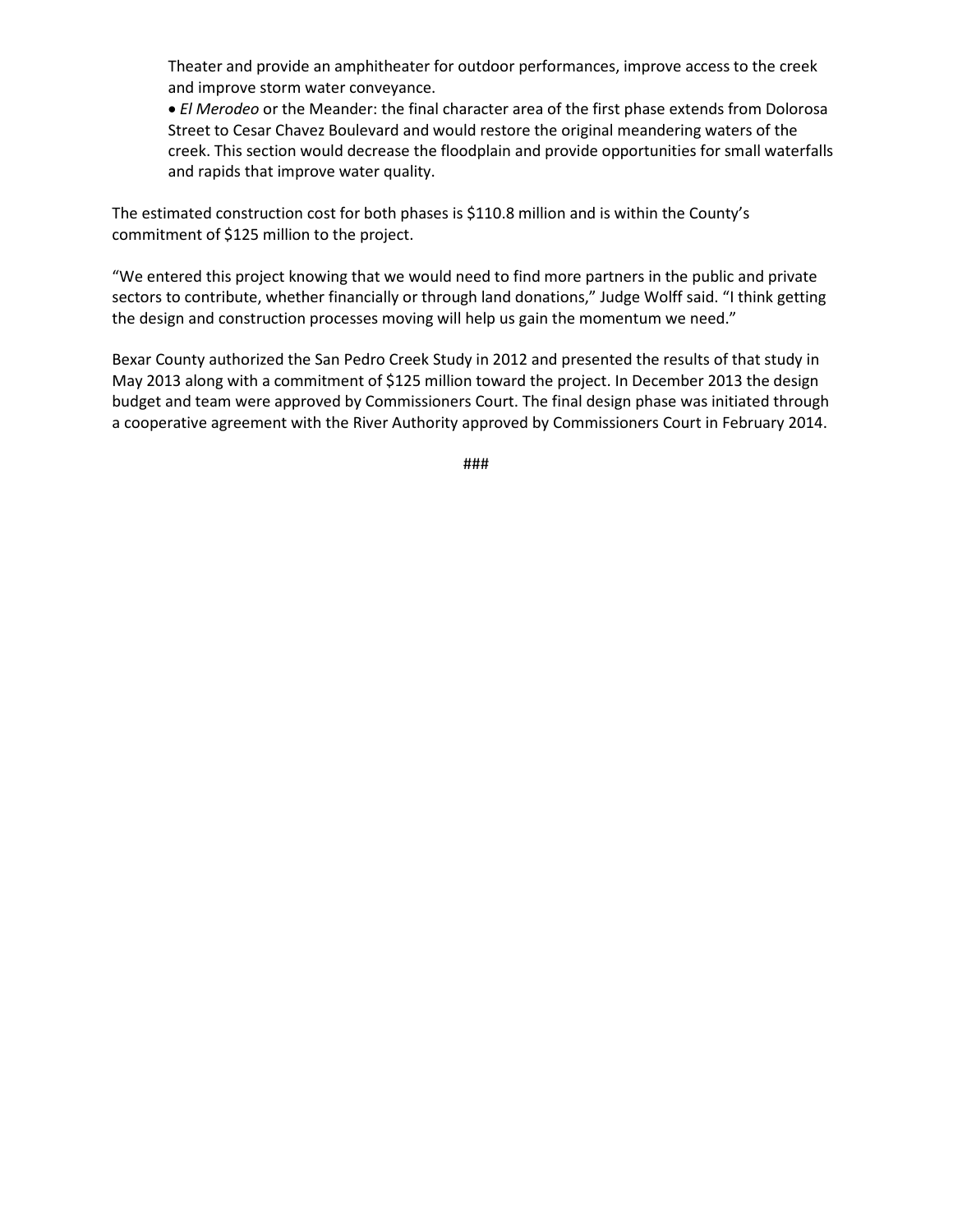





# **San Pedro Creek Improvements Project**

# **40 percent design fact sheet**

# **Phase I - Tunnel inlet at I-35 to Cesar Chavez Boulevard**

- Complete by May 5, 2018
- Estimated construction cost \$84.5 million
- Points of interest
	- Tree of Life Plaza
	- Villa Lagunilla
	- Salon de Alameda / Agua Antigua
	- El Merodeo

## **Phase II - Guadalupe Street to South Alamo Street**

- Complete in 2018
- Flood control work only
- \$26.3 million

## **Components of 40 percent design**

- More in-depth investigation of existing conditions
	- Survey, utility coordination, geotechnical
	- Cultural resources
	- Permitting constraints, water rights and supply study
	- Floodplain hydrology and hydraulics